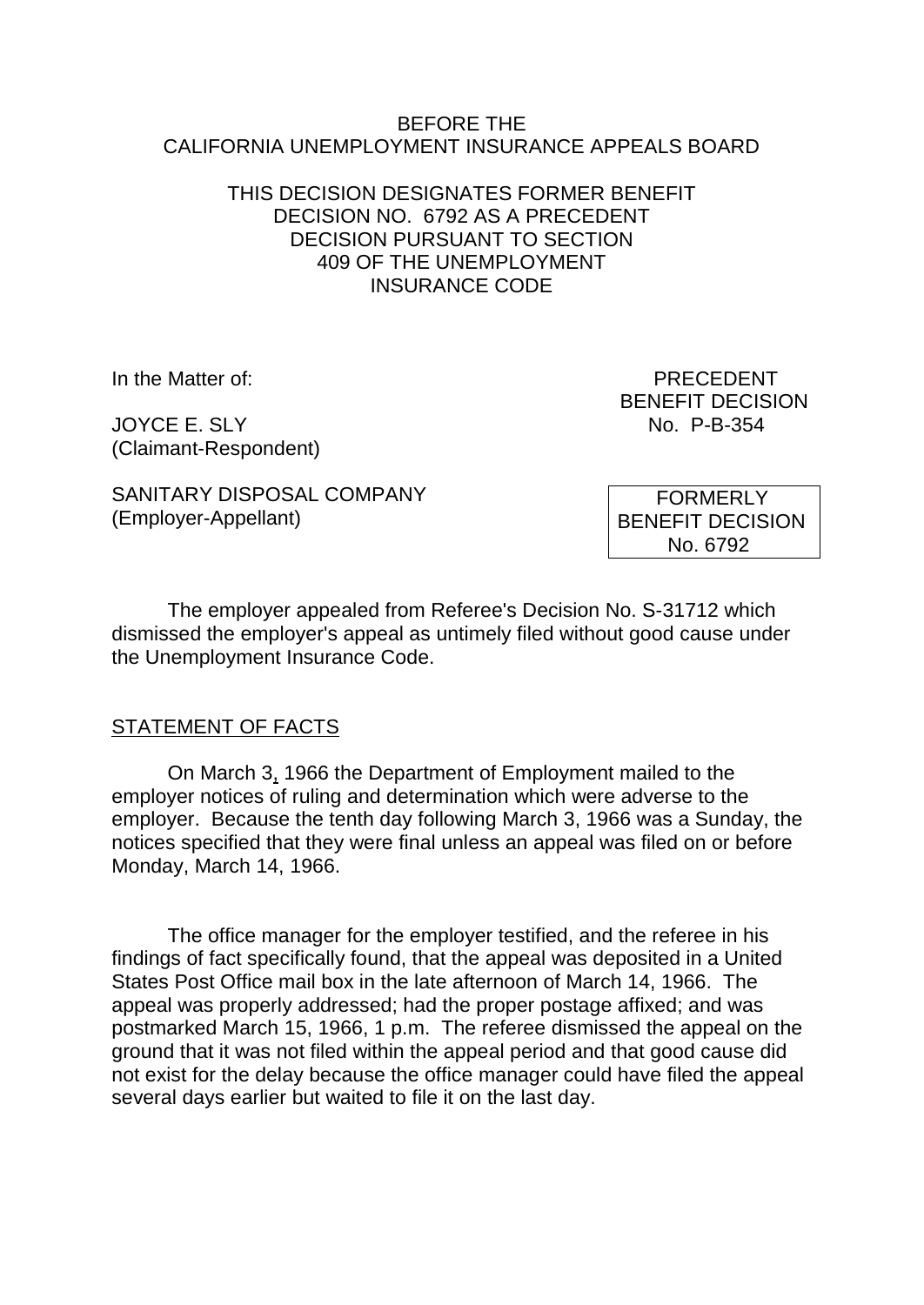Although the appeal was dismissed by the referee, a hearing was conducted on the merits of the case.

The question before us for consideration is whether an appeal which is deposited in the United States mail on the final day of the appeal period is timely when it is postmarked the next day.

## REASONS FOR DECISION

Section 1328 of the Unemployment Insurance Code provides that an appeal may be filed within ten days [now 20 days] from the mailing or personal service of the notice of determination. The ten-day period may be extended for good cause. Section 1030 of the code provides that appeals may be taken from rulings in the same manner as appeals from determinations on benefit claims.

The general rule of law is that a communication is deemed to be made when it is placed in the course of acceptable transmission, such as at the time when a letter, properly addressed and with the proper postage affixed, is deposited with the postal authorities (Dunlop v. Higgins (1848), 1 H.L. Cas. 381; Civil Code section 1583 and Code of Civil Procedure section 1013). Sections 1114, 1134(d), and 1140 of the Unemployment Insurance Code specifically provide with respect to notices by the Department of Employment that service " . . . is complete at the time of deposit in the United States mail." Section 1140 of the code also provides that service by mail shall be made pursuant to section 1013 of the Code of Civil Procedure.

In Ruling Decisions Nos. 94 and 98 we held that while section 1013 of the Code of Civil Procedure pertains to the service of notices in civil actions, the same standards should also apply to information submitted to the Department of Employment by mail. Thus, we held in Ruling Decision No. 98 that the employer's protest was timely when there was substantial evidence that it had been mailed on the tenth and final day for the protest although it was postmarked the following day.

We have also recognized this general rule in a number of benefit decisions. In Disability Decision No. 601 and in Benefit Decision No. 6654, where the claimants' appeals were mailed within the appeal period but apparently were not received by the Department, we held that the appeals were timely filed. In Benefit Decision No. 6654, the referee had made a finding which was contrary to the claimant's direct testimony. We stated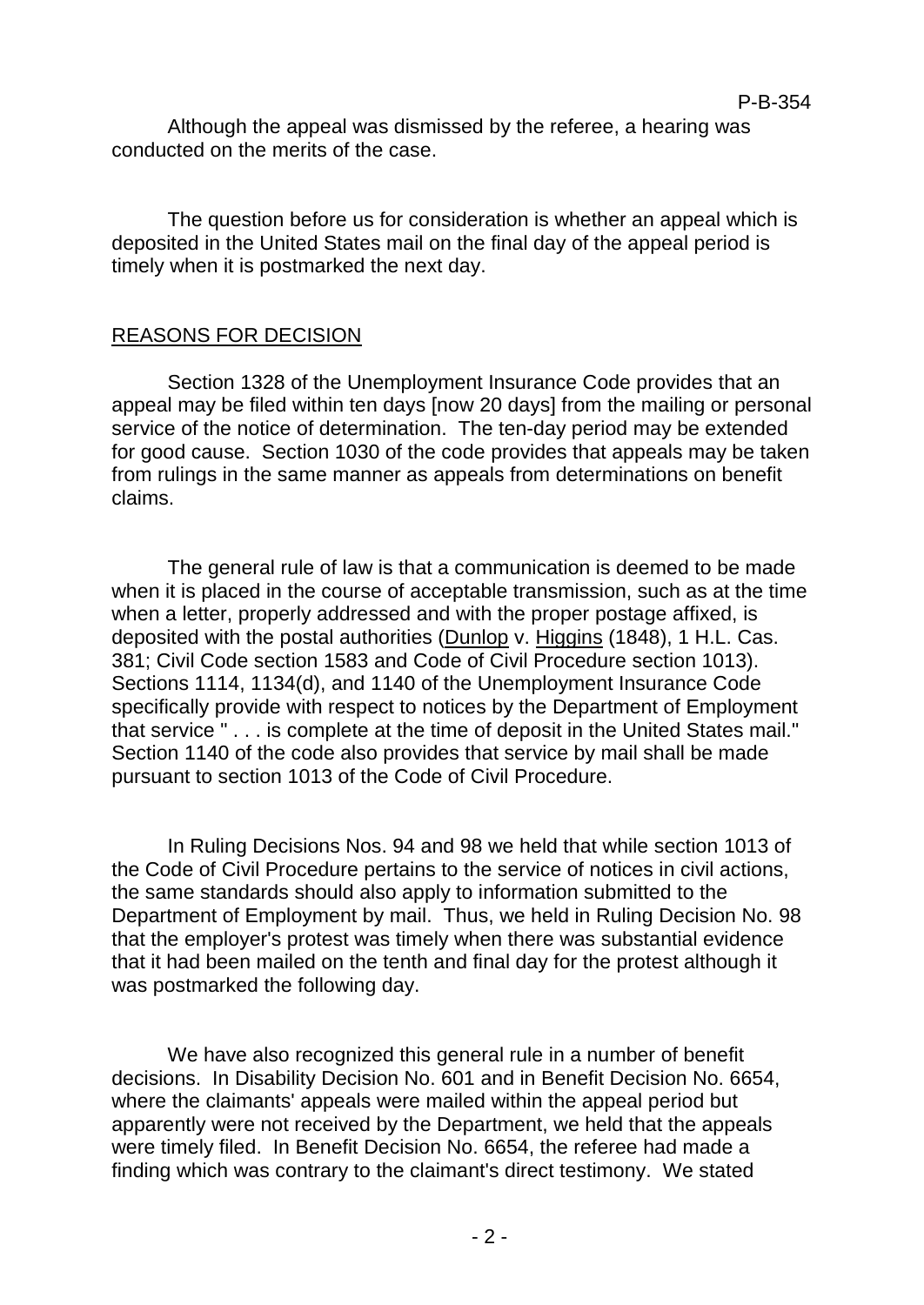that the trier of facts may disbelieve testimony but not arbitrarily, and the record disclosed no legal ground for the referee's refusal to credit the claimant's testimony that the appeal had been mailed within the appeal period. In Benefit Decision No. 6338, we held that a telegram deposited with the telegraph office on the final day to file an appeal was timely filed, stating:

"As has been observed, the board's rules provide in effect that a mailed appeal is considered filed on the date it is placed in the mail. In our opinion, a similar conclusion should be reached with respect to an appeal transmitted through a telegraph company. . . ."

In Benefit Decision No. 5625, we held that an appeal was timely when it was deposited in the mail on the tenth day but was postmarked the eleventh day. Subsequently, in Benefit Decision No. 5666, the same circumstances occurred and we overruled Benefit Decision No. 5625 insofar as it held that the claimant had filed a timely appeal and held that the appeal was untimely but that good cause existed for the one-day delay. We reached a similar conclusion in Benefit Decision No. 5730 referring specifically to a provision in the California Administrative Code that an appeal to a referee "shall be deemed filed on the postmark date shown on the envelope in which it was mailed." In Benefit Decision No. 6021 we again held that the appeal filed on the tenth day but postmarked the eleventh day was untimely but that good cause existed for extending the time limitation, referring both to Benefit Decision No. 5666 and the provision in the California Administrative Code. We reached a similar result in Benefit Decision No. UCV-7, citing Benefit Decision No. 5730.

Effective February 19, 1966, we adopted new rules governing the filing of appeals and the conduct of hearings under the Unemployment Insurance Code. With respect to the date when an appeal is filed, both to a referee and to this board, we provided in sections 5024 and 5104 of Title 22 of the California Administrative Code that an appeal " . . . shall be deemed filed on the date it is delivered or mailed . . . The mailing date shall be presumed to be the postmark date appearing on the envelope if the postage was prepaid and the envelope was properly addressed. . . ." The rules formerly provided that an appeal was "deemed filed on the date it is delivered . . . or if an appeal is mailed it shall be presumed filed on the postmark date appearing on the envelope in which it was mailed. . . ."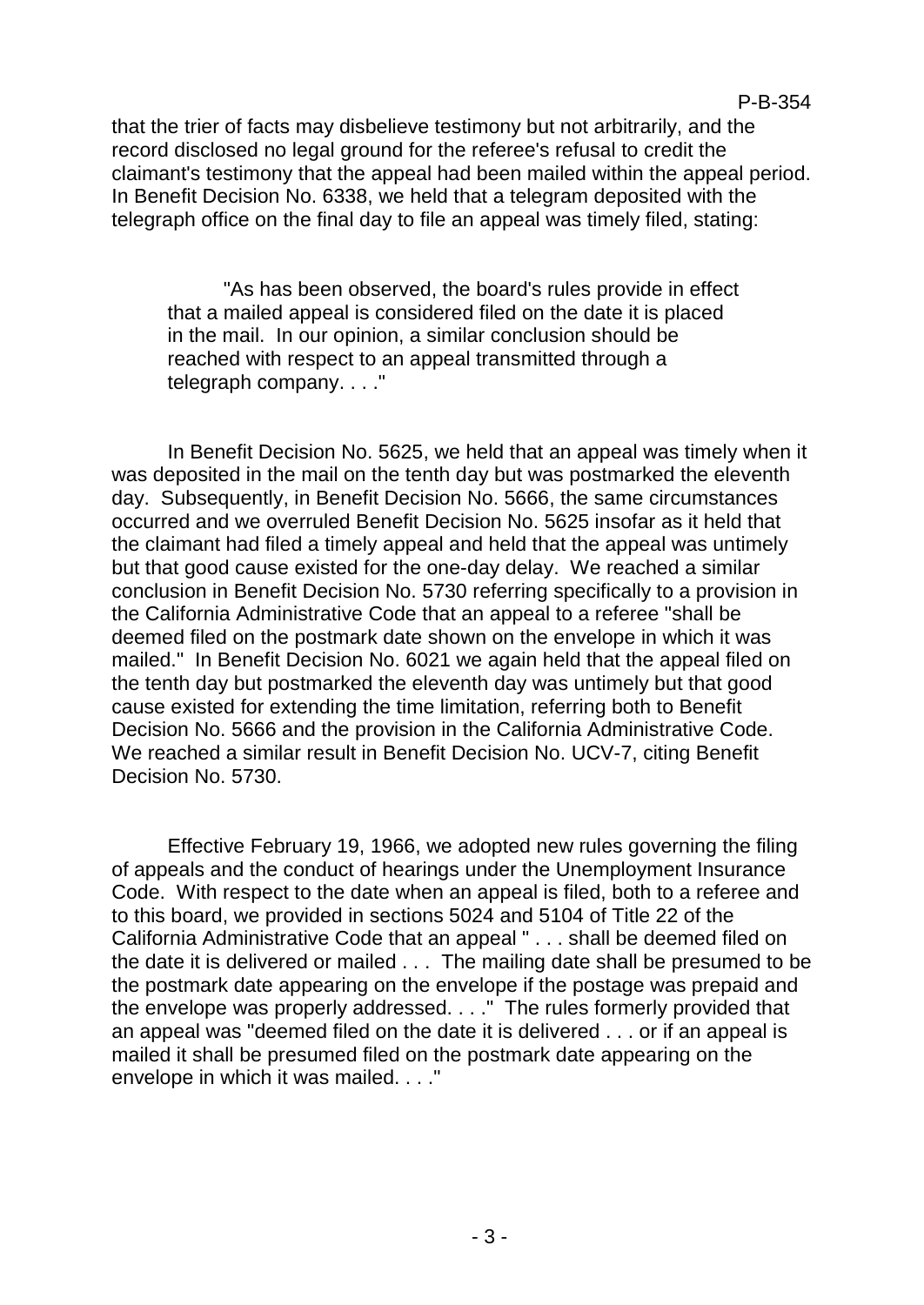In view of our recent change in our rules to provide that the appeal is deemed filed when it is mailed, and in accordance with the general law on this subject and other specific provisions in the Unemployment Insurance Code, we hold that the appropriate rule is that an appeal is filed at the time it is deposited in the mail and that when there is substantial evidence that the appeal was deposited in the mail within the appeal period, the presumption that the appeal was filed on the postmarked date is overcome and the appeal is in fact timely. In so holding, we modify the views which have been expressed to the contrary in some of our previous decisions and, in particular, in Benefit Decisions Nos. 5666, 5730, 6021, and UCV-7.

In the present case, the office manager for the employer testified and the referee accordingly found that the appeal was deposited in the United States Post Office mail box on the final day of the appeal period. Therefore, in accordance with the views which we have discussed herein, we hold that the appeal was, in fact, timely and should not have been dismissed by the referee. As the appeal was timely filed, no question of good cause for late filing of the appeal was before the referee for consideration. As a hearing was conducted on the merits of the case, the referee's decision dismissing the appeal must be set aside and the matter remanded to the referee for a decision on the merits.

#### DECISION

The decision of the referee dismissing the employer's appeal is set aside. The matter is remanded to the referee for decision on the merits.

Sacramento, California, August 12, 1966.

# CALIFORNIA UNEMPLOYMENT INSURANCE APPEALS BOARD

GERALD F. MAHER, Chairman

LOWELL NELSON

NORMAN J. GATZERT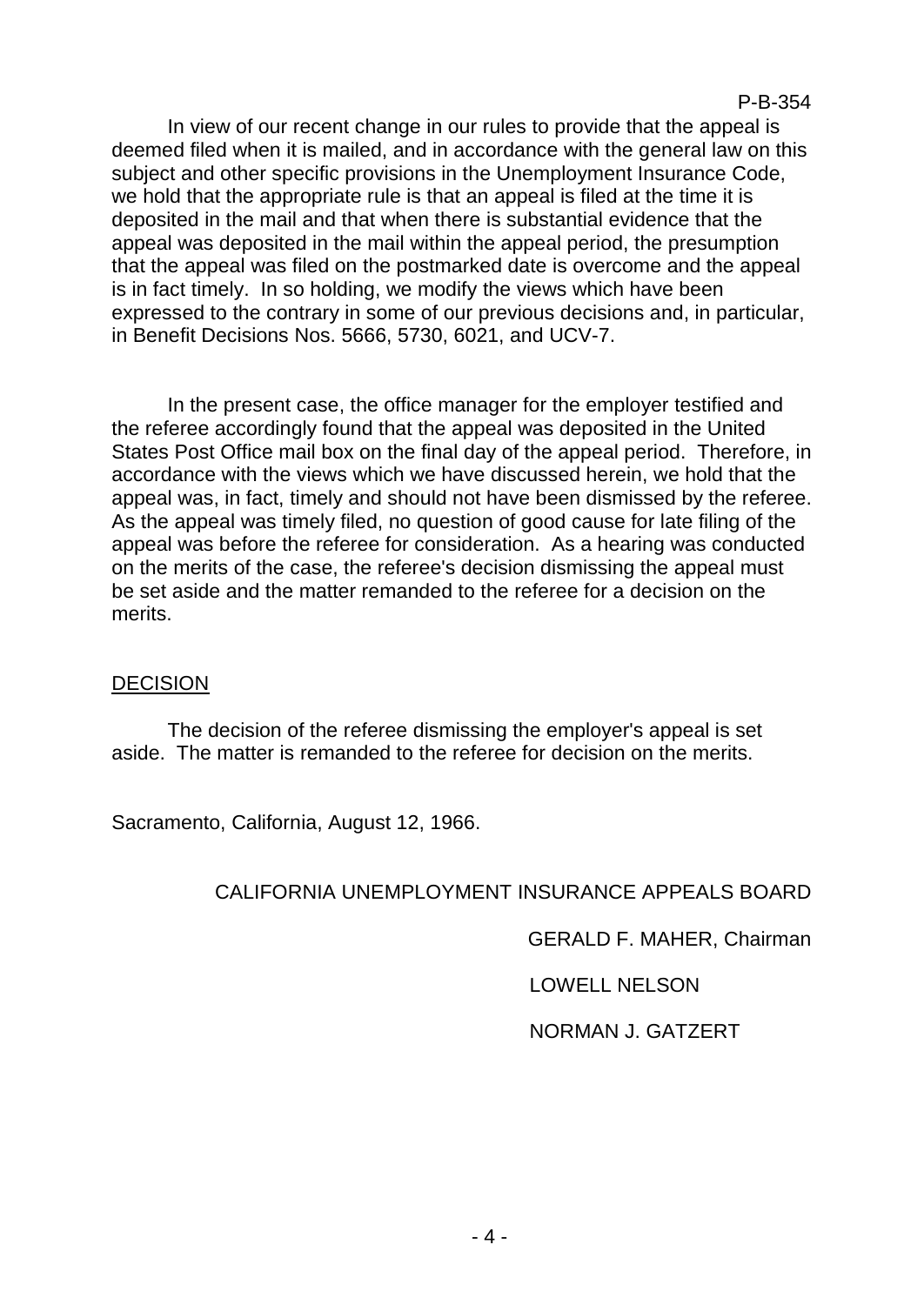Pursuant to section 409 of the Unemployment Insurance Code, the above Benefit Decision No. 6792 is hereby designated as Precedent Decision No. P-B-354.

Sacramento, California, June 2, 1977.

# CALIFORNIA UNEMPLOYMENT INSURANCE APPEALS BOARD

DON BLEWETT, Chairperson

MARILYN H. GRACE

HARRY K. GRAFE

RICHARD H. MARRIOTT

DISSENTING - Written Opinion Attached

CARL A. BRITSCHGI